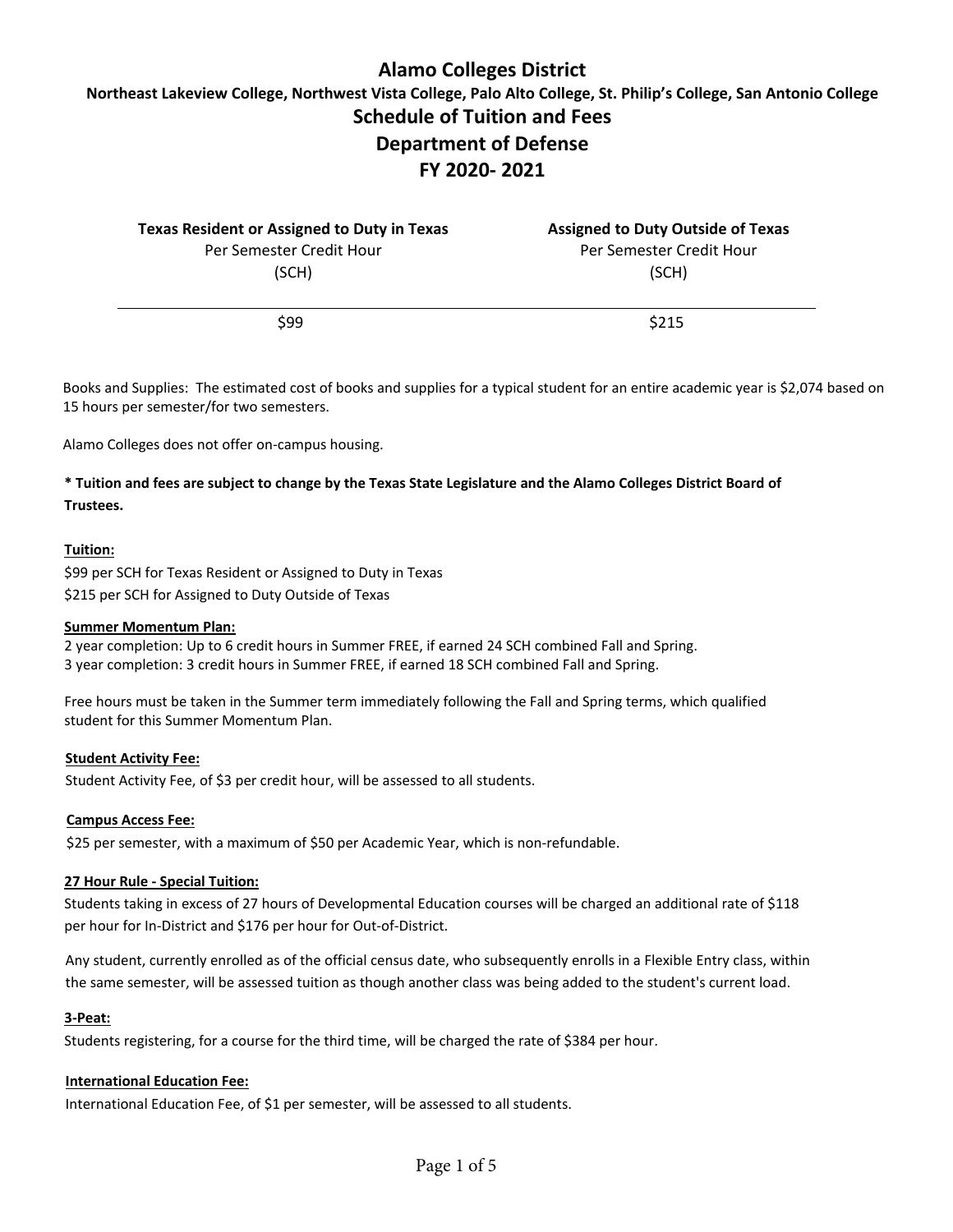## **ALAMO COLLEGES DISTRICT SCHEDULE OF REFUNDABLE FEES AND SPECIAL PROGRAM TUITION**

FY 2020- 2021

Auditing Fee \$65 Instructional Materials **Materials 1988 1988 1988 1998 1998 1998 1999 1999 1999 1999 1999 1999 1999 1999 1999 1999 1999 1999 1999 1999 1999 1999 1999 1999 1999 1999 199** Special Program Tuition

| College        | Program                                               | Program Tuition Per Semester* |
|----------------|-------------------------------------------------------|-------------------------------|
| <b>PAC</b>     | <b>Aviation Technology</b>                            | \$295 to \$36,000             |
| PAC            | Veterinary Technology                                 | \$400                         |
| <b>PAC</b>     | Cosmetology                                           | \$300                         |
| <b>PAC</b>     | Oil and Gas                                           | \$300                         |
| <b>NVC</b>     | <b>Personal Fitness Training</b>                      | \$400 to \$600                |
| <b>NVC</b>     | NVC Digital Video & Cinema Production                 | \$60 to \$240                 |
| <b>NVC</b>     | <b>NVC Digital Media</b>                              | \$60 to \$180                 |
| <b>SAC</b>     | Communication Design                                  | \$60                          |
| SAC/SPC        | SAC/ SPC Nursing - RN                                 | \$1200                        |
| <b>SPC</b>     | SPC Nursing - PN/LVN                                  | \$1000                        |
| <b>SAC</b>     | <b>SAC Fire Science</b>                               | \$1,100                       |
| <b>SAC</b>     | <b>SAC Mortuary Science</b>                           | \$150                         |
| <b>SPC</b>     | Vision Care Technology                                | \$700                         |
| <b>SPC</b>     | Automotive Technology                                 | \$200                         |
| <b>SPC</b>     | <b>Bio-medical Equipment Technology</b>               | \$150                         |
| <b>SPC</b>     | <b>Computer Maintenance Technology</b>                | \$100                         |
| <b>SPC</b>     | Aircraft Technology                                   | \$250 to \$1,000              |
| <b>SPC</b>     | Diesel Technology                                     | \$325 to \$600                |
| <b>SPC</b>     | Air Conditioning                                      | \$250                         |
| <b>SPC</b>     | Plumbing                                              | \$125                         |
| <b>SPC</b>     | Construction Technology                               | \$175                         |
| <b>SPC</b>     | Electrical                                            | \$250                         |
| <b>SPC</b>     | Welding                                               | \$100 to \$300                |
| <b>SPC</b>     | <b>Automotive Collision</b>                           | \$230                         |
| <b>SPC</b>     | Manufacturing Engineering Technology                  | \$300                         |
| <b>SWC</b>     | Advanced Manufacturing Technology (AMT)               | \$400                         |
| <b>SPC</b>     | <b>Health Information Technology</b>                  | \$500                         |
| <b>SPC</b>     | Histology                                             | \$700                         |
| <b>SPC</b>     | Medical Laboratory Technician/ Phlebotomy             | \$700                         |
| <b>SPC</b>     | <b>Occupational Therapy Assistant</b>                 | \$700                         |
| <b>SPC</b>     | <b>Physical Therapist Assistant</b>                   | \$700                         |
| <b>SPC</b>     | Radiography                                           | \$250-\$700                   |
| <b>SPC</b>     | Respiratory Care                                      | \$700                         |
| <b>SPC</b>     | <b>Surgical Technology</b>                            | \$700                         |
| <b>SPC</b>     | Sonography                                            | \$700                         |
| <b>SPC</b>     | Invasive Cardio Vascular                              | \$700                         |
| <b>SPC</b>     | Culinary Arts / Baking and Pastry                     | \$200                         |
| $\mathsf{All}$ | Music - Two-semester credit hour Private Music Lesson | \$150                         |
| All            | Music - One-semester credit hour Private Music Lesson | 595                           |

Special program tuition is estimated based on a normal progression by a full-time student. This tuition can vary based on the chosen course schedule and length of program. The special program tuition is usually assessed courses that are required in the program or capstone course. At the completion of the program, each student will pay the same amount regardless of when required courses are taken.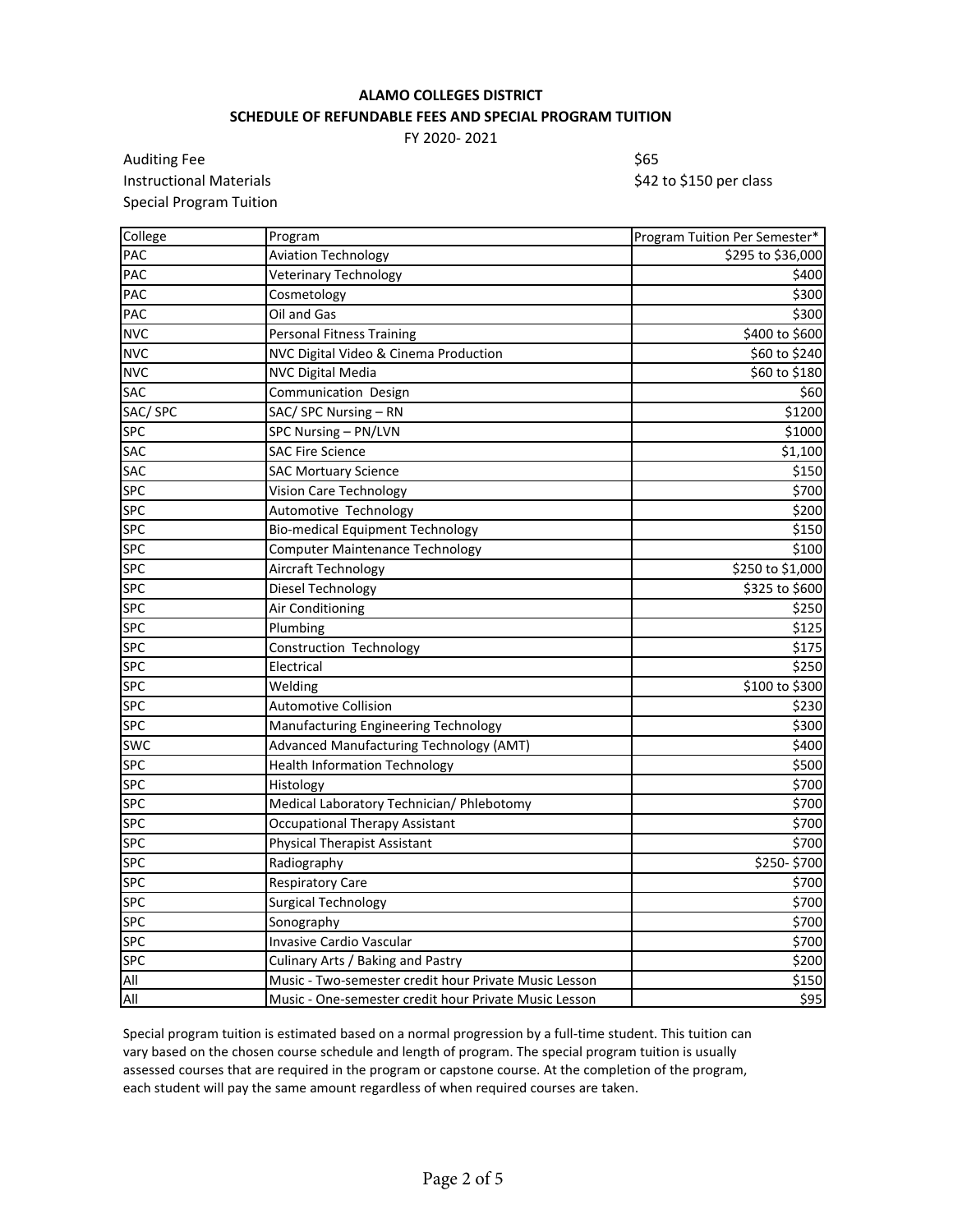# **Palo Alto College Special Program Tuition by Course Fall 2020**

| Program                   |             | <b>Subject Course Number</b> | <b>Course Title</b>              | *Program tuition per semester,<br>by course |
|---------------------------|-------------|------------------------------|----------------------------------|---------------------------------------------|
| <b>PAC Cosmetology</b>    | <b>CSME</b> | 1420                         | Orient to Facial Specialist      | \$300                                       |
|                           | <b>CSME</b> | 1430                         | <b>Orientation to Nail Tech</b>  | \$300                                       |
|                           | <b>CSME</b> | 1505                         | <b>Fund of Cosmetology</b>       | \$300                                       |
|                           | <b>CSME</b> | 2310                         | <b>Advanced Haircutting</b>      | \$300                                       |
|                           | <b>CSME</b> | 2531                         | Prin Facial & Skin Care Tech II  | \$300                                       |
| PAC Oil/ Gas              | <b>PTAC</b> | 1302                         | Intro To Process Technology      | \$300                                       |
|                           | <b>PTAC</b> | 1332                         | <b>Process Instrumentation I</b> | \$300                                       |
| <b>PAC Private Music</b>  | <b>MUAP</b> | 1201                         | Violin                           | \$150                                       |
|                           | <b>MUAP</b> | 1238                         | Trumpet / Cornet                 | \$150                                       |
|                           | <b>MUAP</b> | 1257                         | Percussion                       | \$150                                       |
|                           | <b>MUAP</b> | 1261                         | Guitar                           | \$150                                       |
|                           | <b>MUAP</b> | 1262                         | Guitar                           | \$150                                       |
|                           | <b>MUAP</b> | 1269                         | Piano                            | \$150                                       |
|                           | <b>MUAP</b> | 1281                         | Voice                            | \$150                                       |
|                           | <b>MUAP</b> | 1282                         | Voice                            | \$150                                       |
|                           | <b>MUAP</b> | 2233                         | Saxophone                        | \$150                                       |
|                           | <b>MUAP</b> | 2245                         | Trombone                         | \$150                                       |
|                           | <b>MUAP</b> | 2257                         | Percussion                       | \$150                                       |
|                           | <b>MUAP</b> | 2261                         | Guitar                           | \$150                                       |
|                           | <b>MUAP</b> | 2281                         | Voice                            | \$150                                       |
|                           | <b>MUAP</b> | 2282                         | Voice                            | \$150                                       |
| PAC Veterinary Technology | <b>VTHT</b> | 1313                         | Veterinary A&P                   | \$200                                       |
|                           | <b>VTHT</b> | 1341                         | Anesthesia/Surgical Assistance   | \$200                                       |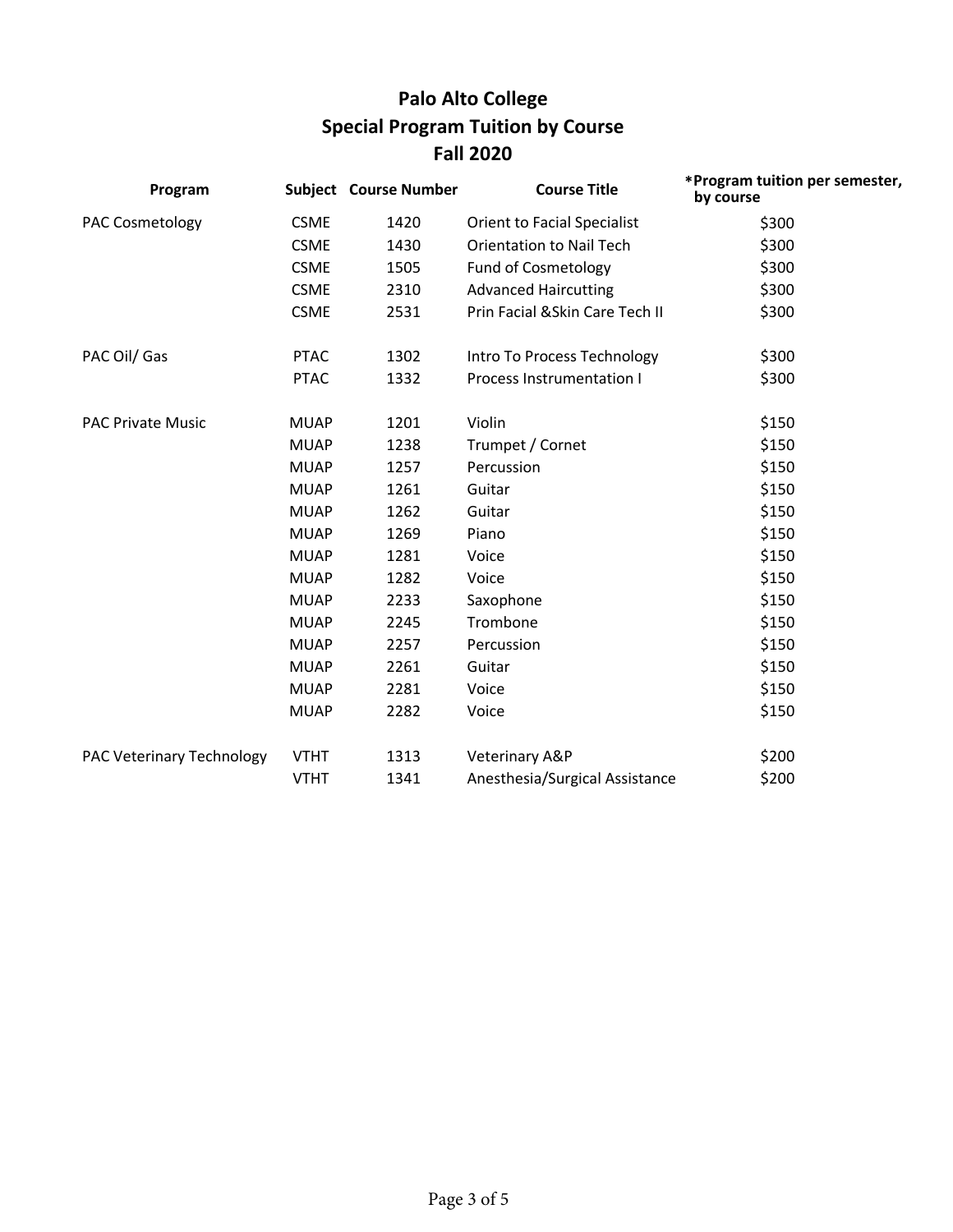## **ALAMO COLLEGES DISTRICT SCHEDULE OF CONTINUING EDUCATION TUITION AND FEES REFUNDABLE FEES FY 2020- 2021**

## **Continuing Education:**

Reimbursable Courses  $\frac{1}{2}$  Courses  $\frac{1}{2}$  Reimbursable Courses  $\frac{1}{2}$  Courses  $\frac{1}{2}$  Courses  $\frac{1}{2}$  Courses  $\frac{1}{2}$  Courses  $\frac{1}{2}$  Courses  $\frac{1}{2}$  Courses  $\frac{1}{2}$  Courses  $\frac{1}{2}$  Courses  $\frac{1}{2}$ Non-Reimbursable Course Market Based Apprenticeship Training **Example 2018** S2.80/ Instrl. Hr. Contract Courses and Contract Courses and Contract Based

**Tuition** 

Special fees may be charged depending on the course. All continuing education courses should fully recover direct and indirect costs.

Continuing education classes, which have been advertised or related to existing contracts and grants may not reflect an increase until a future quarter or the expiration of the contract or grant.

### **Community Service Program:**  $$1.50 - $3.50/$  Instrl. hr.